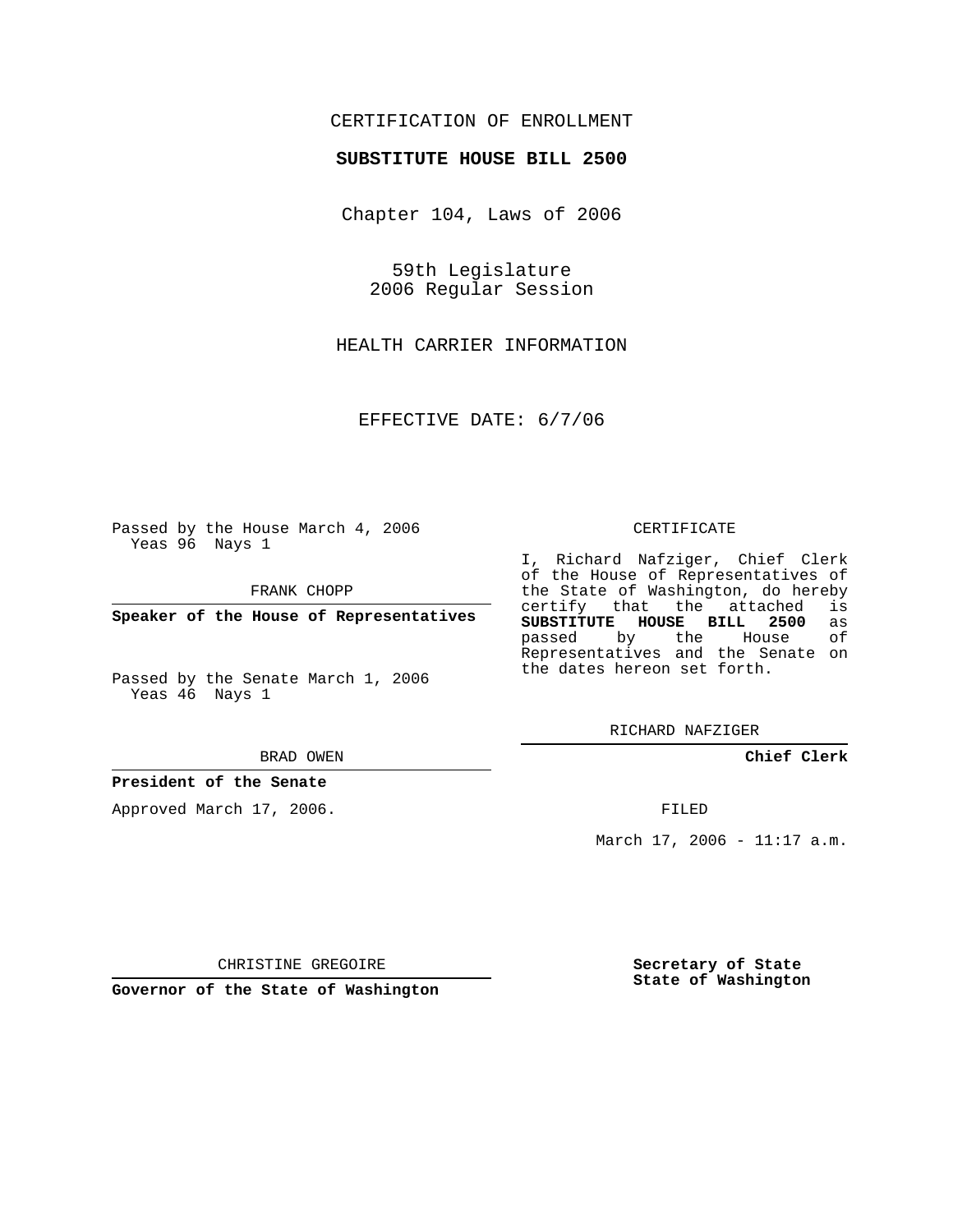# **SUBSTITUTE HOUSE BILL 2500** \_\_\_\_\_\_\_\_\_\_\_\_\_\_\_\_\_\_\_\_\_\_\_\_\_\_\_\_\_\_\_\_\_\_\_\_\_\_\_\_\_\_\_\_\_

\_\_\_\_\_\_\_\_\_\_\_\_\_\_\_\_\_\_\_\_\_\_\_\_\_\_\_\_\_\_\_\_\_\_\_\_\_\_\_\_\_\_\_\_\_

## AS AMENDED BY THE SENATE

Passed Legislature - 2006 Regular Session

## **State of Washington 59th Legislature 2006 Regular Session**

**By** House Committee on Health Care (originally sponsored by Green, Morrell, Cody, Schual-Berke, Clibborn and Conway; by request of Insurance Commissioner)

READ FIRST TIME 1/31/2006.

1 AN ACT Relating to health carrier information; adding a new section 2 to chapter 48.43 RCW; and creating a new section.

3 BE IT ENACTED BY THE LEGISLATURE OF THE STATE OF WASHINGTON:

 NEW SECTION. **Sec. 1.** Health carriers are currently required to file statutory annual statements with the office of the insurance commissioner or the national association of insurance commissioners. These annual statements are extensive and contain a significant amount of financial information. These annual statements are public documents; however, such financial information can be complex and difficult to read and understand.

 It is the intent of this act to provide a method of reporting certain financial data in a user friendly format. It is also the intent of this act, to the extent possible, to utilize existing information from the annual statements when developing the additional or supplemental data statement required by this act, and to the extent possible, avoid imposing additional reporting requirements that have the unintended consequences of unduly increasing administrative costs for carriers required to file such information.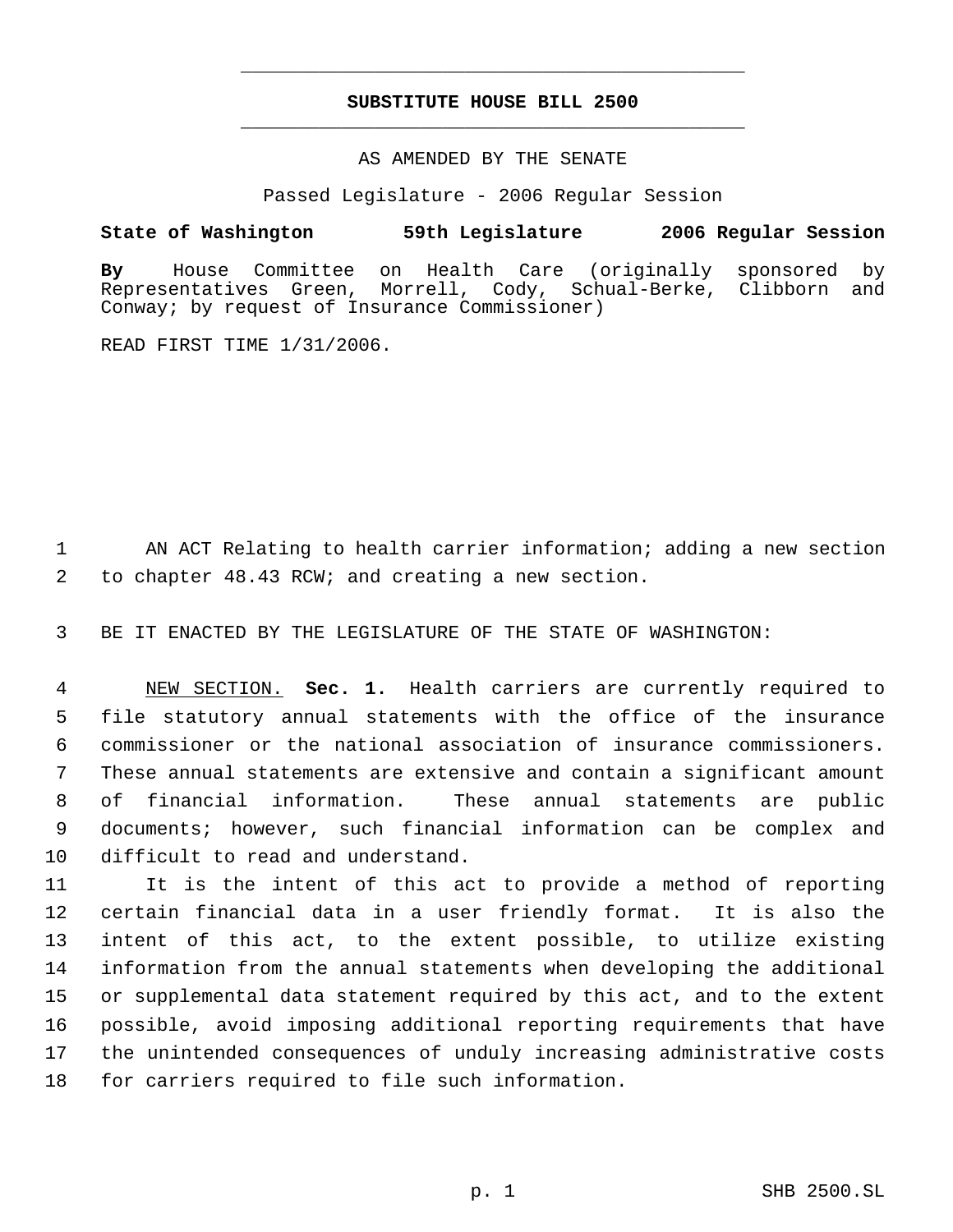NEW SECTION. **Sec. 2.** A new section is added to chapter 48.43 RCW to read as follows:

 (1) Each health carrier offering a health benefit plan shall submit to the commissioner on or before April 1st of each year as part of the additional data statement or as a supplemental data statement the following information:

 (a) The following information for the preceding year that is derived from the carrier's annual statement, including the exhibit of premiums, enrollments, and utilization for its Washington business, and the additional data to the annual statement. The information must be shown for five categories, total, individual contracts, small group contracts, and large group contracts (excluding government contracts), and government contracts:

14 (i) The total number of members;

(ii) The total amount of revenue;

(iii) The total amount of hospital and medical payments;

 (iv) The medical loss ratio, that is computed by dividing the total amount of hospital and medical payments by the total amount of revenues;

(v) The average amount of premiums per member per month; and

 (vi) The percentage change in the average premium per member per month, measured from the previous year; and

 (b) The following aggregate financial information for the preceding year that is derived from the carrier's annual statement:

(i) The total amount of claim adjustment expenses;

 (ii) The total amount of general administrative expenses, including identification of the five largest nonmedical administrative expenses and the assessment against the carrier for the Washington state health insurance pool;

 (iii) The total amount of the reserves maintained for unpaid claims;

(iv) The total net underwriting gain or loss;

(v) The carrier's net income after taxes;

(vi) Dividends to stockholders;

 (vii) The net change in capital and surplus from the prior year; and

(viii) The total amount of the capital and surplus.